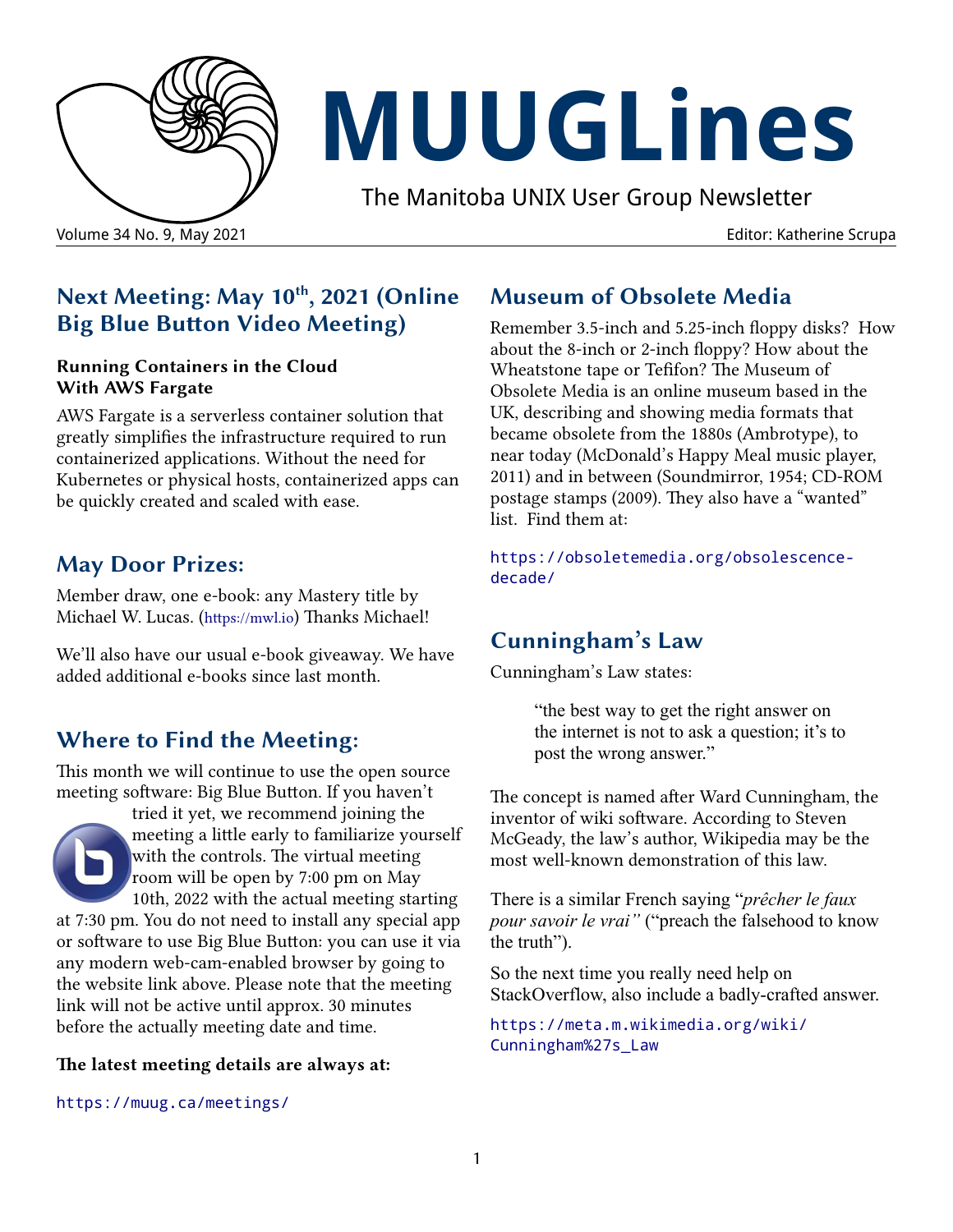#### **The Universe is Hostile to Computers**

Did you know particles from distant galaxies can create havoc on electronics, especially out in space? We've seen this in 2010 with space probe Voyager 2. It turns out the probe stopped transmitting because one of the bits on its encryption key was flipped.

#### [https://www.youtube.com/watch?v=AaZ\\_RSt0KP8](https://www.youtube.com/watch?v=AaZ_RSt0KP8)

[https://astroengineer.wordpress.com/](https://astroengineer.wordpress.com/2010/05/12/voyager-2-has-flipped-its-bit/) [2010/05/12/voyager-2-has-flipped-its-bit/](https://astroengineer.wordpress.com/2010/05/12/voyager-2-has-flipped-its-bit/)

#### **Fingerprinting an Environment With ping and TTL**

Linux/Unix ping will allow you to ping broadcast (255.255.255.255) with the -b option (allows ping to broadcast). Normally, Windows boxes won't respond to it, but Linux/Unix boxes will. This can help you fingerprint a local network.

You can often fingerprint the OS by getting the TTL of an ICMP echo request. Most Linux devices have a default TTL of 64. Windows is usually 128, and Unix-based Operating Systems (e.g. AIX, HP-UX, Solaris, etc.) and some high grade network gear (e.g. Cisco, etc.) will use a TTL of 255. These values can be changed, but most admins don't change them.

[https://twitter.com/da\\_667/status/](https://twitter.com/da_667/status/1515860377506041858?s=20&t=djVrnVuo4SnS8jpP9h-IxQ) [1515860377506041858?s=20&t=djVrn-](https://twitter.com/da_667/status/1515860377506041858?s=20&t=djVrnVuo4SnS8jpP9h-IxQ)[Vuo4SnS8jpP9h-IxQ](https://twitter.com/da_667/status/1515860377506041858?s=20&t=djVrnVuo4SnS8jpP9h-IxQ)

#### **Major Packaging Changes Coming to Fedora**

Fedora has been using the DNF package manager for five years, but a year from now Fedora 38 will be using a new package manager called MicroDNF.

MicroDNF will to provide all the major features of DNF without losing its minimal footprint. The change proposal for this major upgrade of MicroDNF in Fedora 38 explains,

*"The new major Microdnf will provide huge improvements and in some cases better behavior then* [sic] *DNF. In the future, the new Microdnf will replace DNF. The new Microdnf will be accompanied by a new* 

#### *library (libdnf5) and a new DNF Daemon."*

MicroDNF will provide better progressing reporting, better Bash completion, and improved transaction table, and more. The upgraded DNF library (libdn5) is expected to provide better modularity, a unified user interface, plug-in improvements, a new daemon, performance improvements, and more.

Since there is a change, note that some behavior / command-line interfaces and structural changes may not be exactly the same. One notable change is that removing a package will no longer trigger the removal of unused dependencies.

[https://www.phoronix.com/scan.php?](https://www.phoronix.com/scan.php?page=news_item&px=Fedora-38-MicroDNF) [page=news\\_item&px=Fedora-38-MicroDNF](https://www.phoronix.com/scan.php?page=news_item&px=Fedora-38-MicroDNF)

#### **Welcome To BBEdit (30 Years)**

On April 12, 1992, BBEdit html and text editor was unleashed upon this world. System 6 (Mac) users were happy to know it could run in a partition as small as 256K. The size of any file was only limited by the amount of memory available in BBEdit's partition; there is no 32K upper bound.

[https://groups.google.com/g/](https://groups.google.com/g/comp.sys.mac.announce/c/gvPGyuX3UCs) [comp.sys.mac.announce/c/gvPGyuX3UCs](https://groups.google.com/g/comp.sys.mac.announce/c/gvPGyuX3UCs)

#### **BSD Creator Bill Jolitz has Passed Away**

In 1989, Lynne and Bill Jolitz foresaw the new x86 architecture as a dominant player in the future.

> "There was an HP [Hewlett-Packard] port in progress and nothing else," she says. "Since we were looking for recreation, we offered to do one for the 386." "Completely as a lark," Bill adds.

When porting, the pair reduced duplicate mechanisms and added extra capabilities other \*NIXes had. The size was reduced by a factor of 35.

In 1992, the 386BSD 0.1 release had 250,000 downloads, including people who came to their doorstep.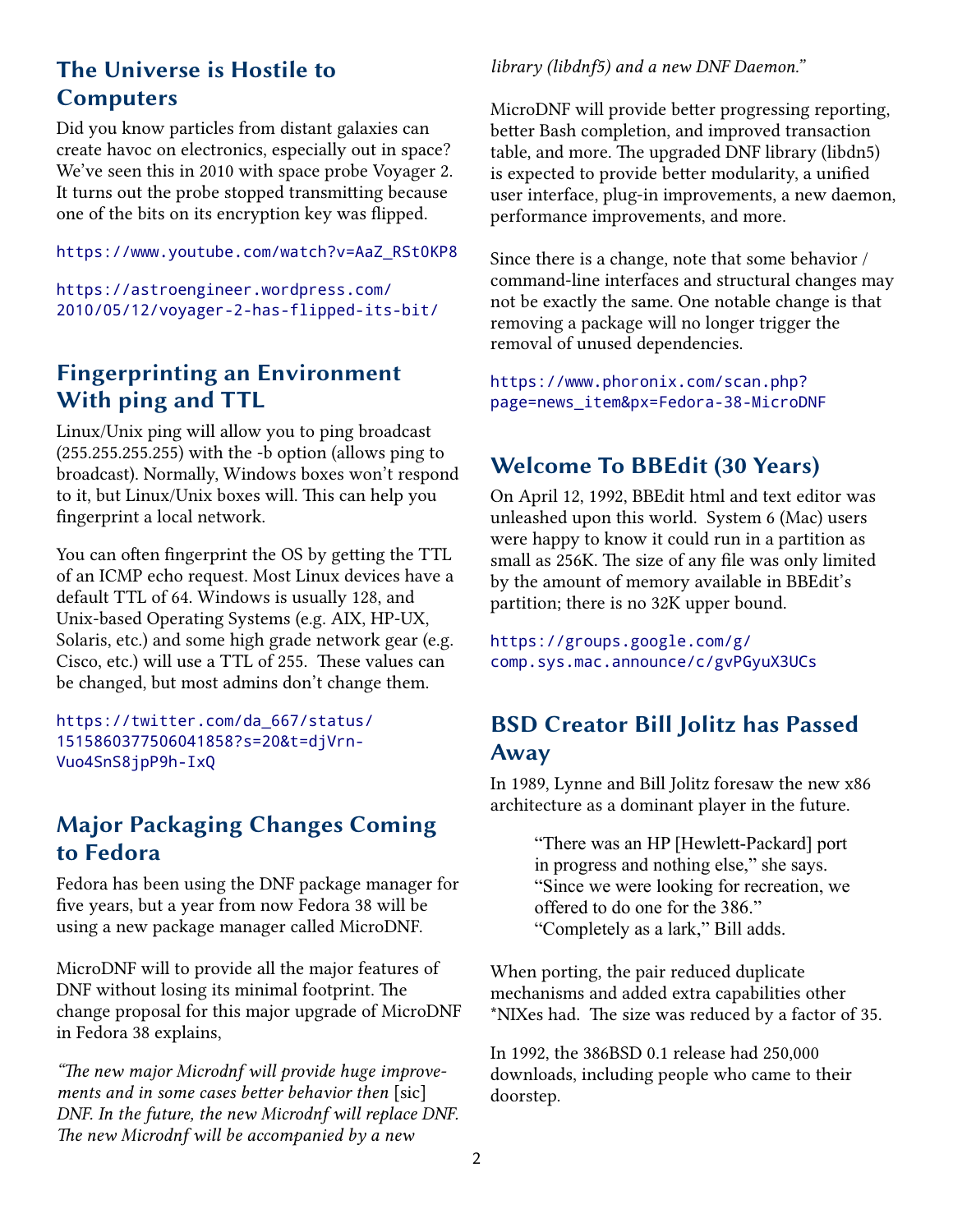Bill passed away about two months ago from a lengthy illness.

[https://minnie.tuhs.org/pipermail/tuhs/](https://minnie.tuhs.org/pipermail/tuhs/2022-April/025643.html) [2022-April/025643.html](https://minnie.tuhs.org/pipermail/tuhs/2022-April/025643.html)

<https://www.salon.com/2000/05/17/386bsd/>

### **3D-Printed Retro Raspberry Pi Case**

Missing: turbo button



But it has a fan?



<https://www.thingiverse.com/thing:5215750>

# **Use 7-zip to Read Raw Disks**

7-zip can extract exe's, msi's, and images (iso) in addition to "regular" zip files. However, 7-zip running as administrator can access raw disks including those formatted as Linux filesystems.

[https://www.kphonline.co.uk/2011/08/](https://www.kphonline.co.uk/2011/08/reading-raw-disk-images-with-7zip/) [reading-raw-disk-images-with-7zip/](https://www.kphonline.co.uk/2011/08/reading-raw-disk-images-with-7zip/)

[https://sourceforge.net/p/sevenzip/](https://sourceforge.net/p/sevenzip/discussion/45798/thread/92ea3ca5/) [discussion/45798/thread/92ea3ca5/](https://sourceforge.net/p/sevenzip/discussion/45798/thread/92ea3ca5/)

# **GIMP Doesn't Actually Redact When You Delete In an Alpha Channel**

The "Delete" key on your keyboard leaves all selected pixels intact, even after saving as PNG. You can remove the extra channel the "deletion" makes by removing the channel.

Worse yet, a thumbnail may expose the entire "unredacted" image.

With a GIMP .png you can uncheck the option to "save color values from transparent pixels". Or, use a proper redacting tool if it's that important.

```
https://twitter.com/wdormann/status/
1216023431801638915
```
## **[Ubuntu 22.04 LTS released](https://www.osnews.com/story/134811/ubuntu-22-04-lts-released/)**

This version uses the latest GNOME 42 desktop environment, but still uses apps from the GNOME 41 stack due to compatibility issues between GTK4 apps and Ubuntu's Yaru theme. Apps that weren't ported to GTK4 are from the GNOME 42 stack, such as the Nautilus (Files) file manager.

This is also the first LTS release with Wayland as its default (except for machines with NVIDIA GPUs, which will stick with X.org), which is a major milestone.

[https://9to5linux.com/ubuntu-22-04-lts](https://9to5linux.com/ubuntu-22-04-lts-jammy-jellyfish-is-now-available-for-download-this-is-whats-new)[jammy-jellyfish-is-now-available-for](https://9to5linux.com/ubuntu-22-04-lts-jammy-jellyfish-is-now-available-for-download-this-is-whats-new)[download-this-is-whats-new](https://9to5linux.com/ubuntu-22-04-lts-jammy-jellyfish-is-now-available-for-download-this-is-whats-new)

# **aaencode – Translate JavaScript into Japanese-style Emoticons**

Code like:

alert("Hello, JavaScript")

Can be converted to something like this, and it will run.